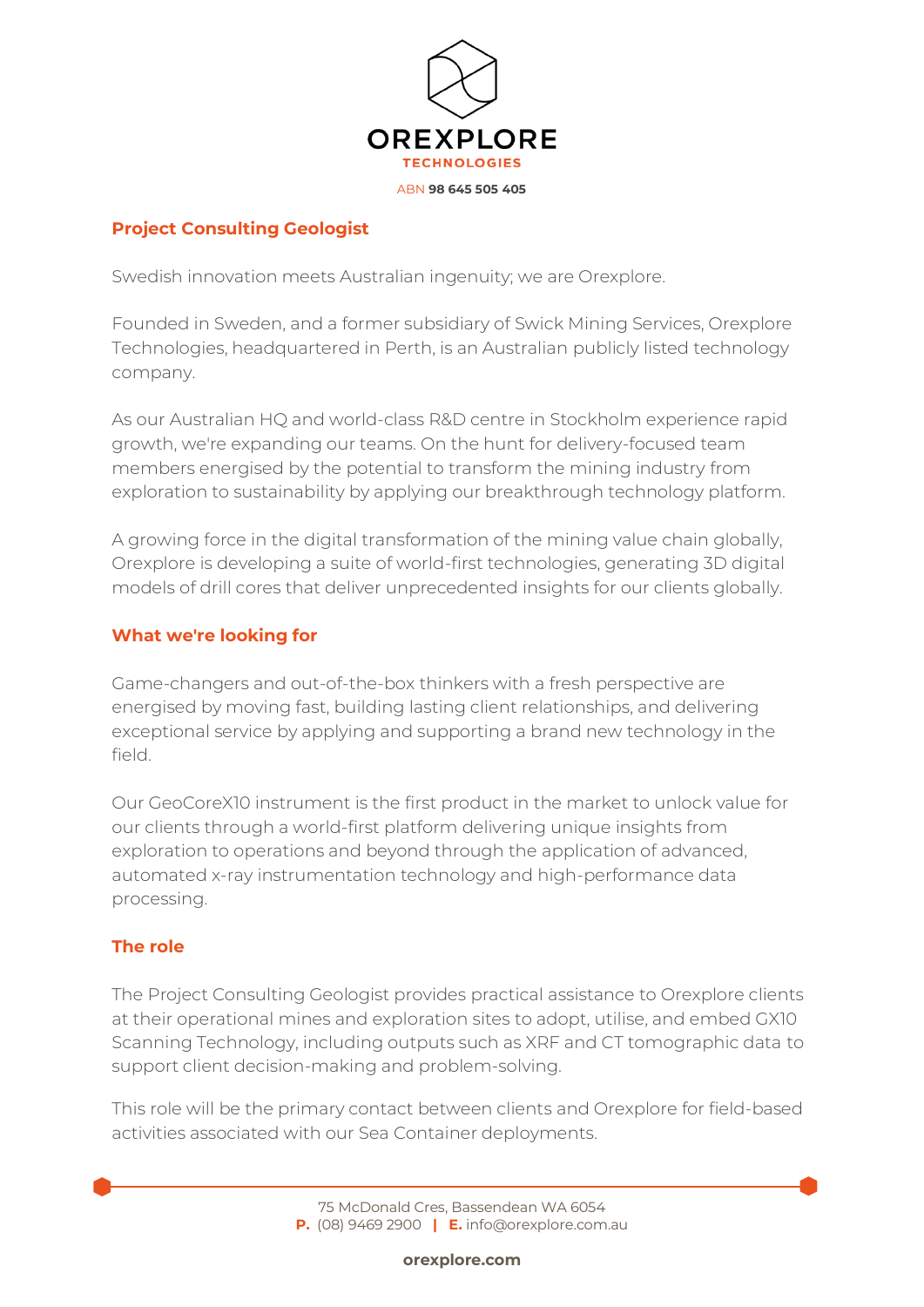

Each deployment includes up to three GX10 instruments, with the role acting as Field Operations Superintendent/Project Manager for Orexplore Scanning Crews and Logistics Officers while also supporting Operational Engineers to ensure safe, efficient scanning operations.

## **Duties**

#### Business Development and Client Liaison

- Undertake client liaison work as part of Orexplore's sales process by working with Business Development salespeople, fellow geologists, Product Development Engineers and Data Scientists
- Identify relevant value propositions to support client decisions and define practical work scope for delivering GX10 Scanning Services in the Field or Orexplore's Laboratories.
- Through Field deployments, work with clients to develop new and novel applications of GX10 data to support and enhance client decision making, thereby defining new value propositions and products for future sales opportunities.
- Provide clients with Insight training enabling them to effectively use the data outputs from the GX10 instruments and work as a client helpdesk to support client self-sufficiency in using the Insight software platform to help clients fully understand and utilise scanned data.
- Provide technical support for Project set-ups with clients by utilising geological expertise and your understanding of client geology, including but not limited to understanding geological genesis models.
- Based on client feedback and in conjunction with the Orexplore Sales and Product Development teams, develop new value propositions for the usage of GX10 data and further refine existing products and value propositions to meet existing and new client needs.
- With clients' aid, create technical marketing documents such as case studies and academic journal papers to promote industry acceptance of GX10 Scanning Technology.
- Develop ecosystems and networks by attending and presenting relevant industry conferences and societies to promote GX10 Scanning Technology.
- Maintain ongoing support and relationship building with clients post completion of Projects to support client business cases for repeat patronage of GX10 Scanning Technology.

#### Project Management of Field Operations

• Undertake Field-based project management activities including, but not limited to, scheduling, rostering, coordination of field logistics, change and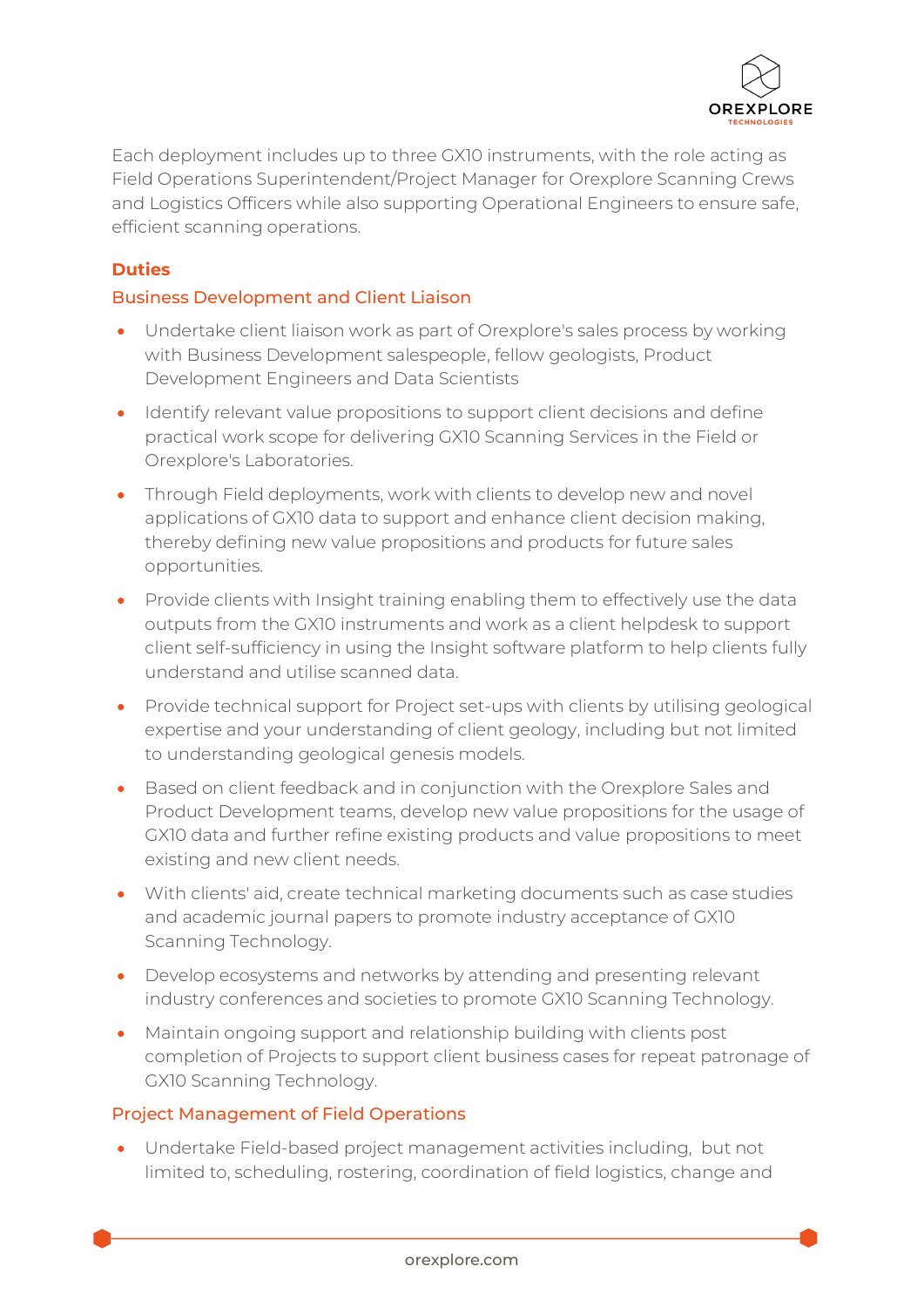

safety management.

- Provide Leadership to ensure safe, efficient and effective scanning operations and remote-field based sea container deployments.
- Provide daily QAQC oversight of scan quality for Field Projects and reporting as required by clients.
- Support internal Orexplore continuous improvement of Operational ways of working.
- Act as Senior Key Contact for clients, including their field-based staff.
- Provide budget support and cost-tracking of Projects as directed by the Head of Operations.

# **Skills**

- Effective communicator and facilitator.
- Experience as Project Manager for Field-based operations.
- Experience in leading and working with multi-functional teams.
- Able to work with rapidly changing and dynamic work environments.
- Experience working with multi-cultural teams.
- Competent in using software programs and technology, including geologicalspecific programs such as Leapfrog, Continuous Improvement tools, Project Management tools such as Microsoft Project and general office software such as PowerPoint.
- Experience in preparing and presenting technical papers and undertaking research to support the development of client scopes of work and post-Project case studies.
- Competent geologist and geochemist experienced in working with geological, geo-metallurgical and geotechnical/structural datasets.

### **Relevant Prior Experience and Qualifications**

- Minimum five years experience working as a Senior Geologist across a range of operations (both exploration and mining) and a range of commodities, including but not limited to base metals, copper and gold.
- Demonstrated Leadership in field-based and remote operations.
- Degree qualified geologist and/or geochemist; MSc or PhD highly preferred. Experience in geostatistical, reserve and structural modelling is also highly favourable.
- Fluent in English (oral and written communications) and, where applicable, based on Project Location: Spanish, Portuguese, or French.